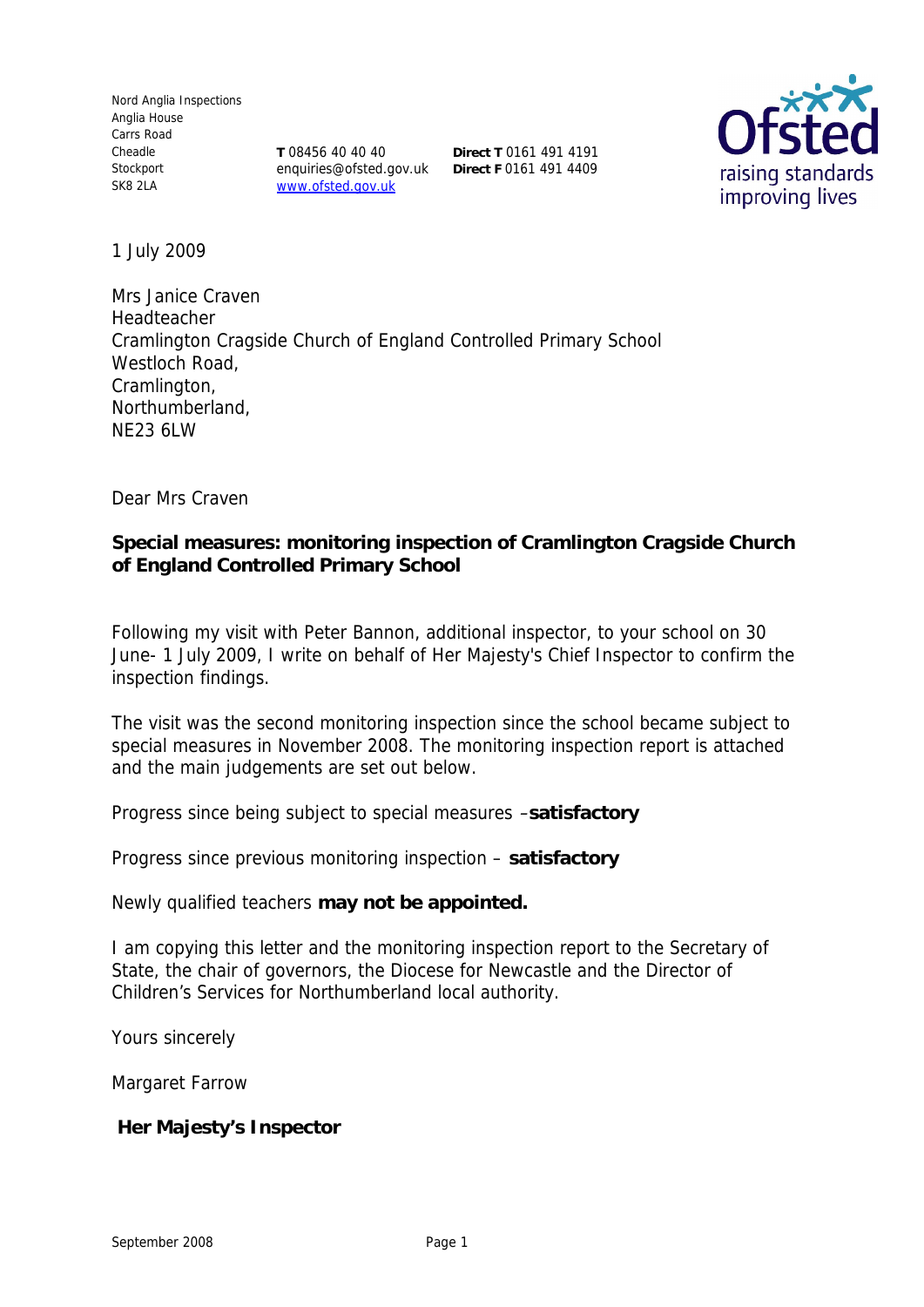

**Special measures: monitoring of Cramlington Cragside Church of England Controlled Primary School**

**Report from the second monitoring inspection on 30 June -1 July 2009**

### **Evidence**

Inspectors observed the school's work, scrutinised documents and met with the headteacher and deputy headteacher, middle managers, teachers, groups of pupils, one parent, members of the governing body standards committee, and two representatives from the local authority.

## **Context**

Since the monitoring visit in March 2009, the then 'acting headteacher' has taken up her substantive role as permanent headteacher and a new chair of governors has been appointed. They have overseen the implementation of a governing body standards committee who, alongside the local authority task group, are responsible for monitoring and evaluating the progress the school is making towards tackling the weaknesses identified in the last inspection. There has been discontinuity in teaching for some pupils, particularly in the Early Years Foundation Stage and lower Key Stage 2 classes, due to significant periods of staff absence. Currently three classes are being taught by supply teachers. A teacher with leadership responsibilities was appointed in May on a one-year contract and a new leader of the Early Years Foundation Stage has been appointed. She will take up her post in the autumn term. At the beginning of summer term the school moved to refurbished premises within Cramlington and this has provided a more spacious and appropriate learning space. The local authority continues to provide significant support to the school.

#### **Achievement and standards**

Senior managers, with the support of the local authority, are taking a range of effective steps to improve pupils' attainment and progress and as a result standards have risen since the time of the last visit. Observations of pupils work in lessons and teachers' regular assessments show that pupils' progress has accelerated successfully in Year 6. However, this has not been enough to fully tackle the legacy of underachievement that was identified at the time of the inspection. Recent teacher assessments indicate that pupils in Year 6 are now attaining broadly average standards in English and mathematics; albeit with a lower than average proportion attaining higher levels. Pupils' progress has improved well over the same time in Key Stage 1. Inspection evidence and end of Key Stage 1 assessments show standards in reading, writing and mathematics are now above that found nationally; including the proportion attaining higher levels. This represents significant improvement on the past two years' results. The progress of pupils with learning difficulties and/or disabilities has also improved due to individual interventions and effective support that is designed to close gaps in their learning. However, progress across some year groups has been more variable. For example, pupils' progress has been much slower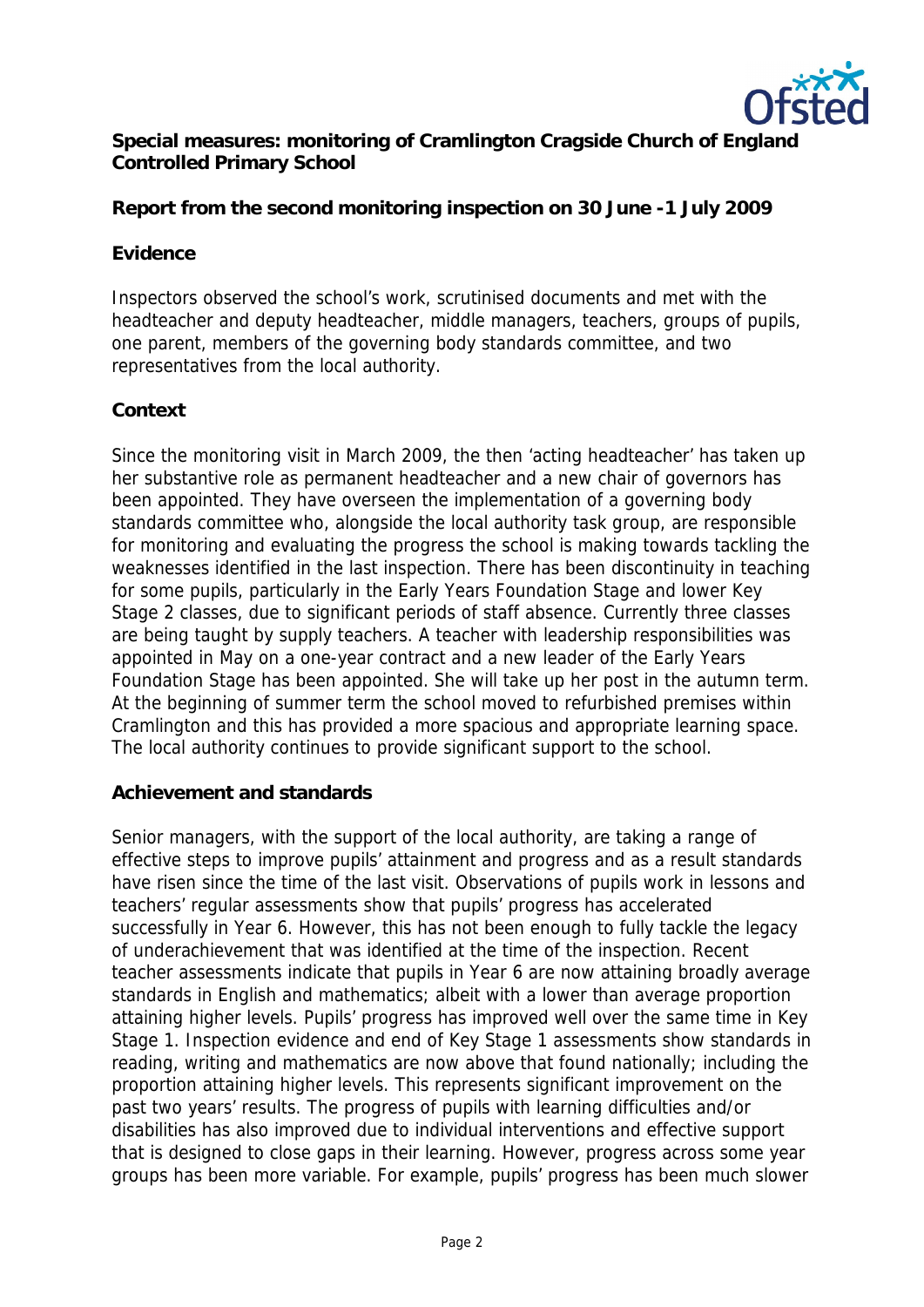

in Years' 3 and 4, in part due to the significant turbulence in staffing in these classes. Pupils' progress in Year 5 has been steady due to the actions taken by teachers and senior managers, but not always at fast enough a pace to compensate for pupils' previous poor performance.

Strident action has taken place to improve the Early Years Foundation Stage and with significant support and guidance from the local authority, outcomes for children are improving. Teachers' assessment of children's progress is now accurate and this information is increasingly being used to plan work that more effectively meets their individual needs and interests. Current assessments show children are reaching broadly average levels in their learning.

Progress since the last visit on the areas for improvement:

 Raise standards in reading, writing and mathematics and ensure that the curriculum is planned to cater for the needs of all pupils in these subjects **– satisfactory**

**Personal development and well-being**

The school continues to build on strategies developed at the time of the last visit to improve pupils' attendance and reduce the proportion of pupils who are persistently absent. Through its actions the school is giving coherent messages about its high expectations of attendance to pupils and parents. Attendance has improved and is now broadly average and the proportion of persistent absences has reduced significantly. Although the number is reducing, there are still too many parents taking holidays in term-time. The school makes clear, in posters across the school, the potential damage this can cause to pupils learning.

Pupils' behaviour was judged good at the time of the last inspection and continues to be so; as are pupils' attitudes to learning, the relationships between staff and pupils and relationships amongst pupils themselves. However, the move to the new school premises and improved behaviour management strategies has made a big difference to pupils' perception of behaviour in school. Pupils report that lessons are no longer disrupted by the small proportion of children who in the past have sometimes stopped them making the most of their lessons. Pupils say they like their new school, the space it provides and the wider range of facilities it offers and are taking good care of it. They say their teachers are making learning more fun and are particularly pleased with the headteacher's approachable manner, high expectations, and the improvements she is making to the school.

Progress since the last visit on the areas for improvement:

■ Improve attendance – satisfactory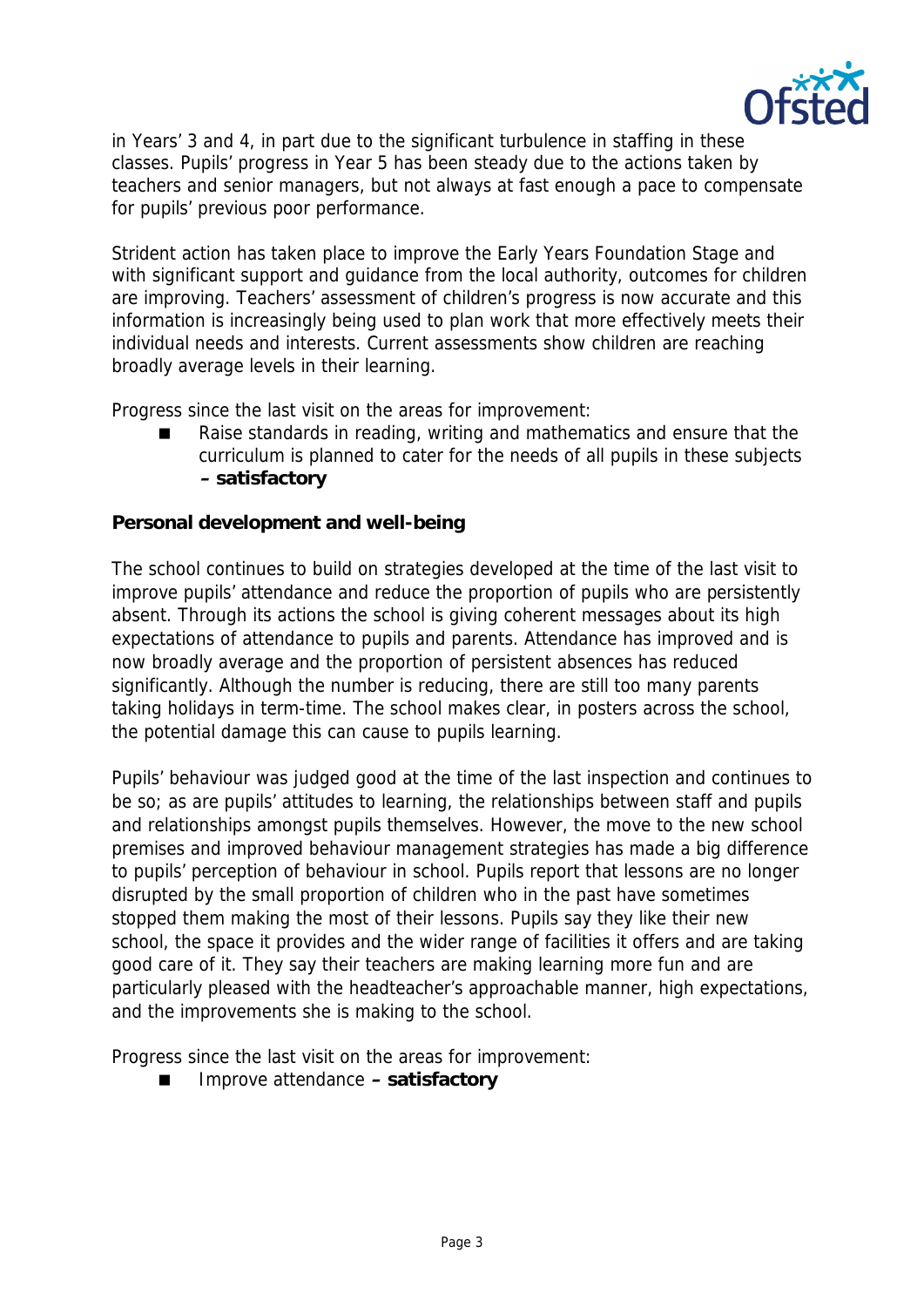

# **Quality of provision**

Regular monitoring of teaching by senior and middle managers, training and individual support to teachers where necessary, is improving its quality. This is helping to tackle the underachievement in some year groups and helping more pupils to make faster progress in lessons. The proportion of good lessons is increasing and some are outstanding. There has been a consequential reduction in the proportion of satisfactory or unsatisfactory lessons. No unsatisfactory lessons were seen during the visit. However, pupils' progress in lessons is uneven, especially in lower Key Stage 2 classes where there has been significant changes of staffing recently and in more satisfactory lessons where teaching is not always planned to meet the needs of everyone.

A strong focus on teachers' planning by managers has improved its quality and consistency and more teachers are using the good assessment information they have about pupils achievements to match work to interest and engage them. Good relationships between pupils and teachers and pupils' positive attitudes to learning are typical of all lessons seen during the visit. In good or outstanding lessons, skilful questioning draws pupils into discussion, giving them time to express ideas and respond articulately and with confidence. However, there are still some satisfactory lessons where planning does not take sufficient account of pupils prior learning and where the pace of learning is not fast enough to ensure all pupils make the best progress they can; particularly higher ability pupils in Key Stage 2.

The curriculum remains satisfactory. It is improving because it is becoming more effectively matched to pupils' individual needs. It is supplemented by an increasing range of intervention programmes for pupils who are not making good progress in their lessons or who find learning difficult. These pupils are effectively supported in class, or in small groups, often by well-deployed and well-directed teaching assistants. Evaluation of pupils' progress following these interventions indicates they are beginning to successfully accelerate the progress pupils make. The school is aware that more improvements to the curriculum are required so that all pupils can be stimulated and challenged to do their best.

Assessment procedures developed by the last monitoring visit have been rigorously followed by all teachers. Consequently they now have an accurate and regular view of the performance of all their pupils. This information generally provides the starting point for individual pupil target setting and is increasingly being used in teachers' planning. However, there are inconsistencies in the effective use of this information which results in some lessons being more satisfactory and consequently pupils' progress in these lessons slows. The quality of teachers' marking is improving; some is very good. This, alongside more accurate target setting, and pupils' own evaluation of their work, is helping pupils to have a clearer understanding of how well they are doing, and what they need to do to improve further. Again, inconsistencies remain. For example, marking generally celebrates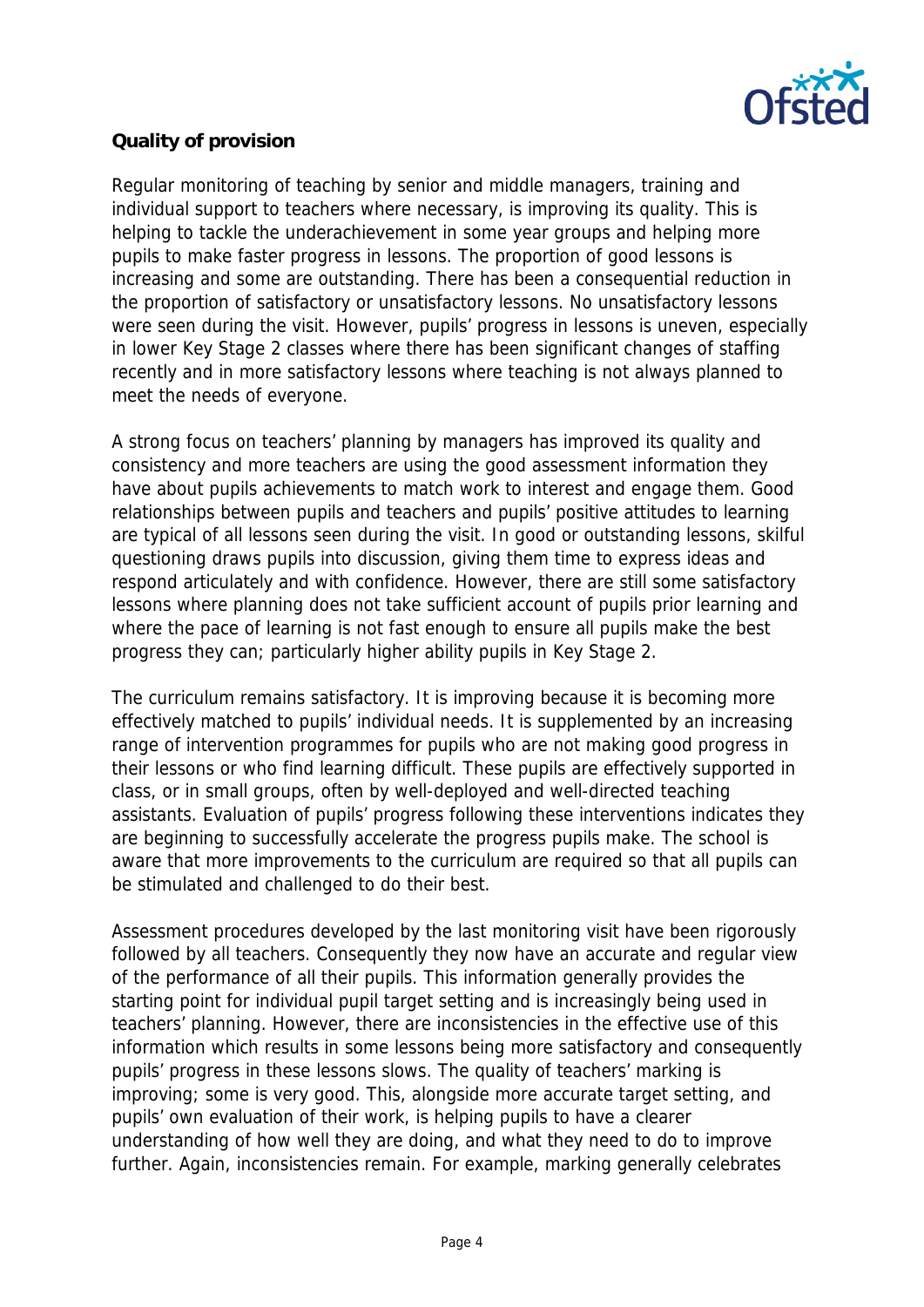

what pupils are doing well but does not always pin down exactly what it is that pupils need to learn next. The quality of presentation of pupils work in their books is variable. The school is aware that more needs to be done to make sure that all children take a pride in their work so that all work is presented as well as that found in the best classes and plans are in place to improve matters.

Through good partnership working with the local authority, there has been a significant improvement in the quality of teaching and provision in the Early Years Foundations Stage since the last visit. For example, there has been good progress in the challenge to promote independent learning and there is now a good balance of adult-led and child-initiated activities. Teachers work together to plan more systematically and have successfully extended the range of activities available. They have developed more accurate and rigorous tracking of how well children are doing in teacher-led activities in order to plan the next steps in children's learning. However, the assessment and recording of child-initiated learning is less well developed. Teachers are well supported by teaching assistants in ensuring high quality care for the children in their charge. They are becoming increasingly adept in extending the scope of outdoor learning across the curriculum. The outdoor area is significantly better than at the last school, as is its use. It more effectively mirrors indoor activities, but it is too small to enable pupils to fully explore and develop their gross-motor skills.

Progress since the last visit on the areas for improvement:

- Provide enough space for children now in Reception to learn effectively outdoors in all areas of the curriculum **– satisfactory**
- **IMPROVE THE ACCUTE ASSESSMENT OF LEART IS A LIMIT CONCERNATION** Integration Integration Integration Integral of that this information is used effectively to set appropriately challenging targets for pupils **– satisfactory**

# **Leadership and management**

The building blocks being put into place at the time of the last visit are now built on stronger foundations. Senior leaders are tackling the areas for improvement with tenacity; the headteacher and deputy headteacher continue to work well together to move the school forward. They are well supported by the local authority and now by middle managers who are relishing the emerging leadership roles they have been afforded. They are beginning to contribute to whole-school evaluation and the school's improvement priorities as well as to improvements in their areas of responsibility. The collective impact of senior and middle managers work is most evident in the improvement in the quality of teaching, planning, marking, use of data and the faster progress pupils have made since the last visit. However, some improvements are fragile and not yet embedded across the school and therefore progress is satisfactory overall. In the short period since the last visit the governing body have transformed their approach. The standards committee has developed and implemented a cycle of monitoring and evaluating the work of the school from first hand evidence and from thorough regular review of the information and data that is